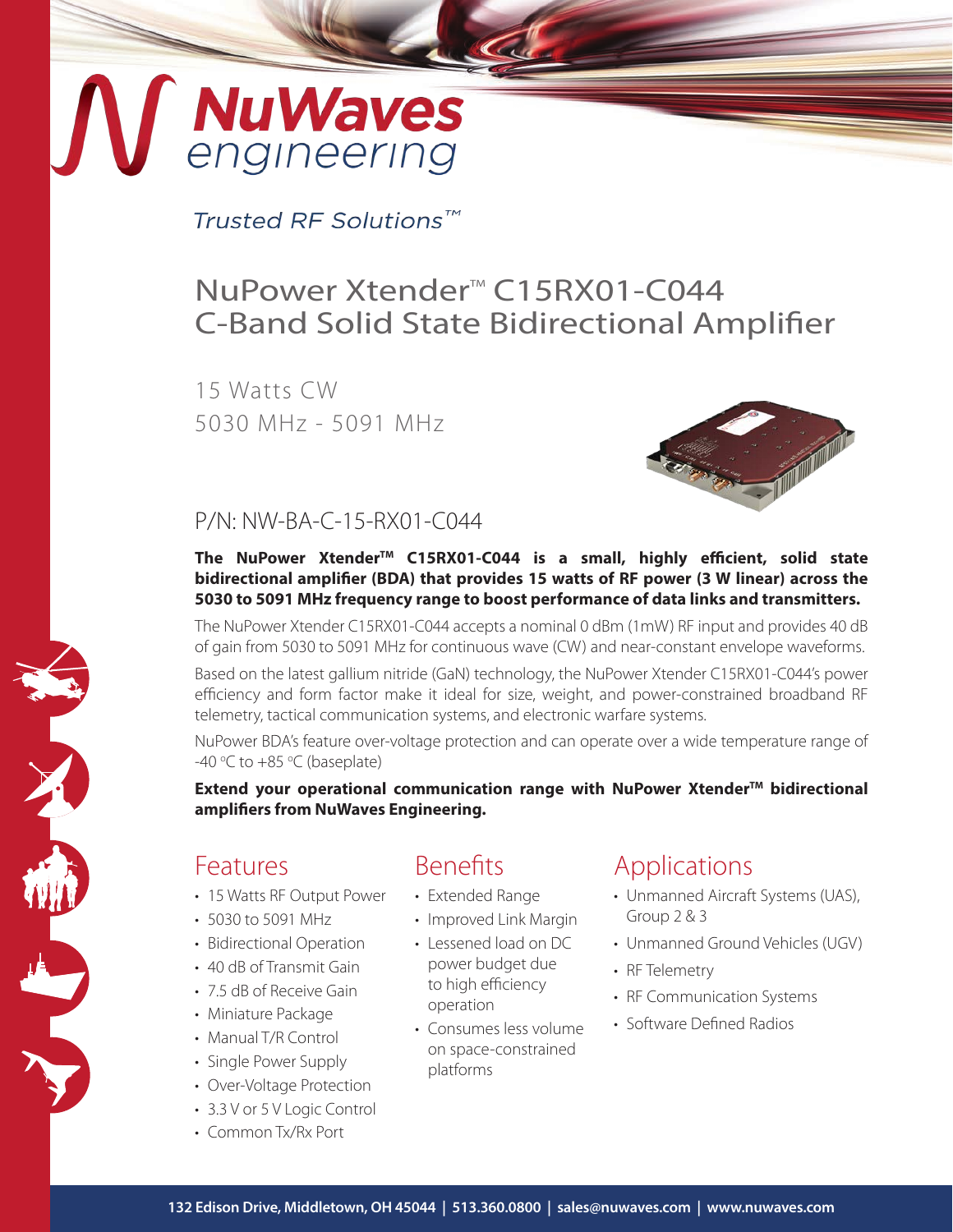## NuPower<sup>™</sup> Xtender C15RX01-C044 BDA

## Specifications

#### Absolute Maximums

| Parameter                                         | <b>Rating</b> | <b>Unit</b>     |
|---------------------------------------------------|---------------|-----------------|
| Max Device Voltage                                | 32            |                 |
| Max Device Current @ 28 VDC                       | 7             | A               |
| Max RF Input Power @ ANT Port, $Z_1 = 50 \Omega$  | $+5$          | dBm             |
| Max RF Input Power @ XCVR Port, $Z_1 = 50 \Omega$ | $+15$         | d <sub>Bm</sub> |
| Max Operating Temperature (ambient)               | 60            | °C              |
| Max Operating Temperature (baseplate)             | 85            | ℃               |
| Max Storage Temperature                           | 100           | °C              |

| <b>Export Classification</b> |  |  |  |  |
|------------------------------|--|--|--|--|
| FAR99                        |  |  |  |  |

#### Electrical Specifications - Operational @ 28 VDC, 25 °C, Z<sub>S</sub>=Z<sub>L</sub>=50 Ω

| <b>Parameter</b>             | <b>Symbol</b>     | <b>Min</b> | <b>Typ</b> | <b>Max</b> | <b>Unit</b> | <b>Condition</b>                    |
|------------------------------|-------------------|------------|------------|------------|-------------|-------------------------------------|
| Operating Frequency          | BW                | 5030       |            | 5091       | MHz         |                                     |
| Switching Speed              | $TX_{\rm ON/OFF}$ |            |            |            | μS          | 10% to 90%                          |
| Operating Voltage            | VDC               | 27         | 28         | 32         |             |                                     |
| Operating Current - Transmit | I <sub>DD</sub>   |            | 4.6        |            | A           | $CW, +28$ Vin, Pin $= 0$ dBm        |
| Operating Current - Receive  | Inn               |            | 0.3        |            | A           | Receive Mode                        |
| Quiescent Current            | Ino.              |            | 950        |            | mA          | No RF Signal Applied, Transmit Mode |
| Module Efficiency            |                   |            | 20         |            | $\%$        | $CW$ , Pin $= 0$ dBm, Transmit mode |

#### Electrical Specifications - Transmit @ 28 VDC, 25 °C, Z<sub>S</sub>=Z<sub>L</sub>=50 Ω

| <b>Parameter</b>                  | <b>Symbol</b>          | <b>Min</b> | <b>Typ</b>     | <b>Max</b> | <b>Unit</b> | <b>Condition</b>                                    |
|-----------------------------------|------------------------|------------|----------------|------------|-------------|-----------------------------------------------------|
| Operating Frequency               | BW                     | 5030       |                | 5091       | MHz         |                                                     |
| RF Output Power                   | $P_{SAT}$              |            | 15             |            | W           | $Pin = 0$ dBm                                       |
| Small Signal Gain                 | G                      |            | 48             |            | dB          | $Pin = -30$ dBm                                     |
| Small Signal Gain Flatness        | ΔG                     |            |                |            | dB          | $Pin = -30$ dBm                                     |
| Input VSWR                        | <b>VSWR</b>            |            | 2:1            |            |             |                                                     |
| Output Mismatch (No Damage)       | <b>VSWR</b>            |            |                | 10:1       |             |                                                     |
| Nominal Input Drive Level         | $P_{IN}$               |            | $\Omega$       |            | dBm         |                                                     |
| Operating Voltage                 | <b>VDC</b>             | 27         | 28             | 32         | V           |                                                     |
| Quiescent Current (Transmit Mode) | $I_{D0}$               |            | 0.95           |            | A           | No RF Signal Applied                                |
| Operating Current                 | <b>I</b> <sub>DD</sub> |            | 4.6            |            | A           | $Pin = 0$ dBm                                       |
| Module Efficiency                 |                        |            | 20             |            | $\%$        |                                                     |
| Switching Speed                   | $TX_{ON/OFF}$          |            | $\overline{2}$ |            | $\mu S$     | 10% to 90%                                          |
| Third Order Intercept Point       | OIP3                   |            | 40             |            | dBm         | Two tone test $\varnothing$ 1 MHz spacing Pout = 2W |
|                                   | 2nd                    |            |                | $-25$      | dBc         |                                                     |
| <b>Harmonics</b>                  | 3rd                    |            |                | $-25$      | dBc         |                                                     |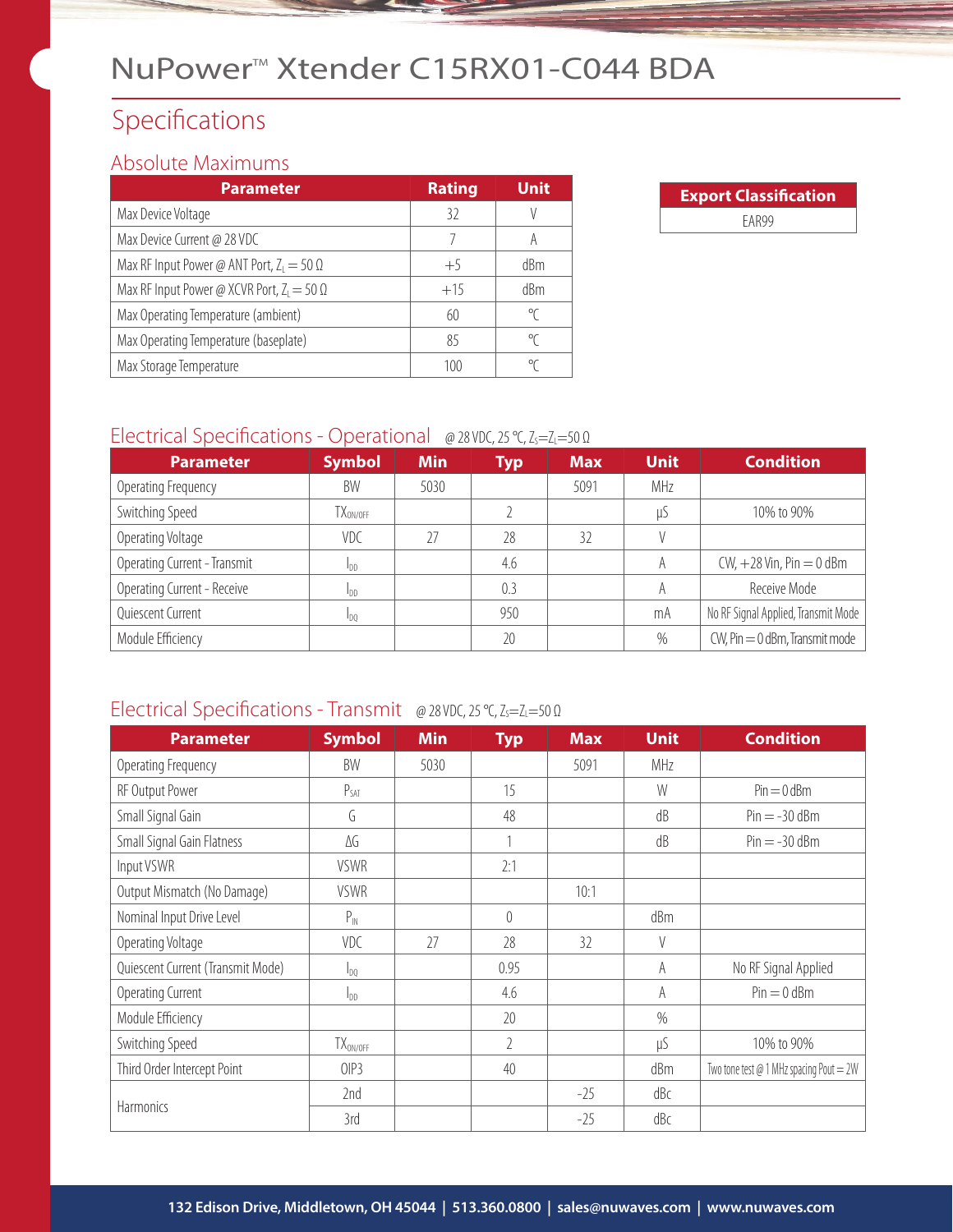## NuPower<sup>™</sup>Xtender C15RX01-C044 BDA

## Specifications (cont.)

#### Electrical Specifications - Receive @ 28 VDC, 25 °C, Z<sub>S</sub>=Z<sub>L</sub>=50 Ω

| <b>Parameter</b>      | <b>Symbol</b>                 | <b>Min</b> | <b>Typ</b> | <b>Max</b> | <b>Unit</b> |
|-----------------------|-------------------------------|------------|------------|------------|-------------|
| Receive P1dB          | P <sub>1</sub> d <sub>B</sub> |            | $+18$      |            | dBm         |
| Receive Gain          |                               |            | 7.5        |            | dB          |
| Receive Gain Flatness | ΔG                            |            | $\pm$ 1    |            | dB          |
| Receive Current       | <b>IRX</b>                    |            | 300        |            | mA          |
| Receive Noise Figure  | ΝF                            |            | 3.5        |            | dB          |

#### Mechanical Specifications

| <b>Parameter</b>            | <b>Value</b>                   | <b>Unit</b> | <b>Limits</b> |
|-----------------------------|--------------------------------|-------------|---------------|
| <b>Dimensions</b>           | $5.50 \times 4.25 \times 0.68$ | in          | Max           |
| Weight                      | 10.5                           | 0Z          |               |
| RF Connectors, Input/Output | SMA Female                     |             |               |
| Interface Connector         | Micro-D, 9-pin Socket          |             |               |
| Cooling                     | Adequate Heatsink Required     |             |               |

## Environmental Specifications

| <b>Parameter</b>                                                                                                   | <b>Symbol</b>                                    | <b>Min</b>         | <b>Typ</b>           | <b>Max</b> | <b>Unit</b>         |
|--------------------------------------------------------------------------------------------------------------------|--------------------------------------------------|--------------------|----------------------|------------|---------------------|
| Operating Temperature (ambient)                                                                                    | Тā                                               | $-40$              |                      | $+60$      | $\mathrm{C}$        |
| Operating Temperature (baseplate)                                                                                  | Τc                                               | $-40$              |                      | $+85$      | $\Gamma$            |
| Storage Temperature                                                                                                | $T_{STG}$                                        | $-55$              |                      | $+100$     | $\Gamma$            |
| Relative Humidity (non-condensing)                                                                                 | RH                                               |                    |                      | 95         | $\%$                |
| Altitude<br>MIL-STD-810F - Method 500.4                                                                            | <b>ALT</b>                                       |                    |                      | 30,000     | ft                  |
| Vibration / Shock Profile<br>(Random profile in x,y, z axis, as per Figure for<br>15 minute duration in each axis) | Spectral<br>Density, g <sup>2</sup> /Hz<br>Power | +3 dB/octave<br>20 | $0.04$ $g$ /Hz<br>80 | 350        | 3 dB/octave<br>2000 |
|                                                                                                                    |                                                  |                    | <b>Frequency, Hz</b> |            |                     |